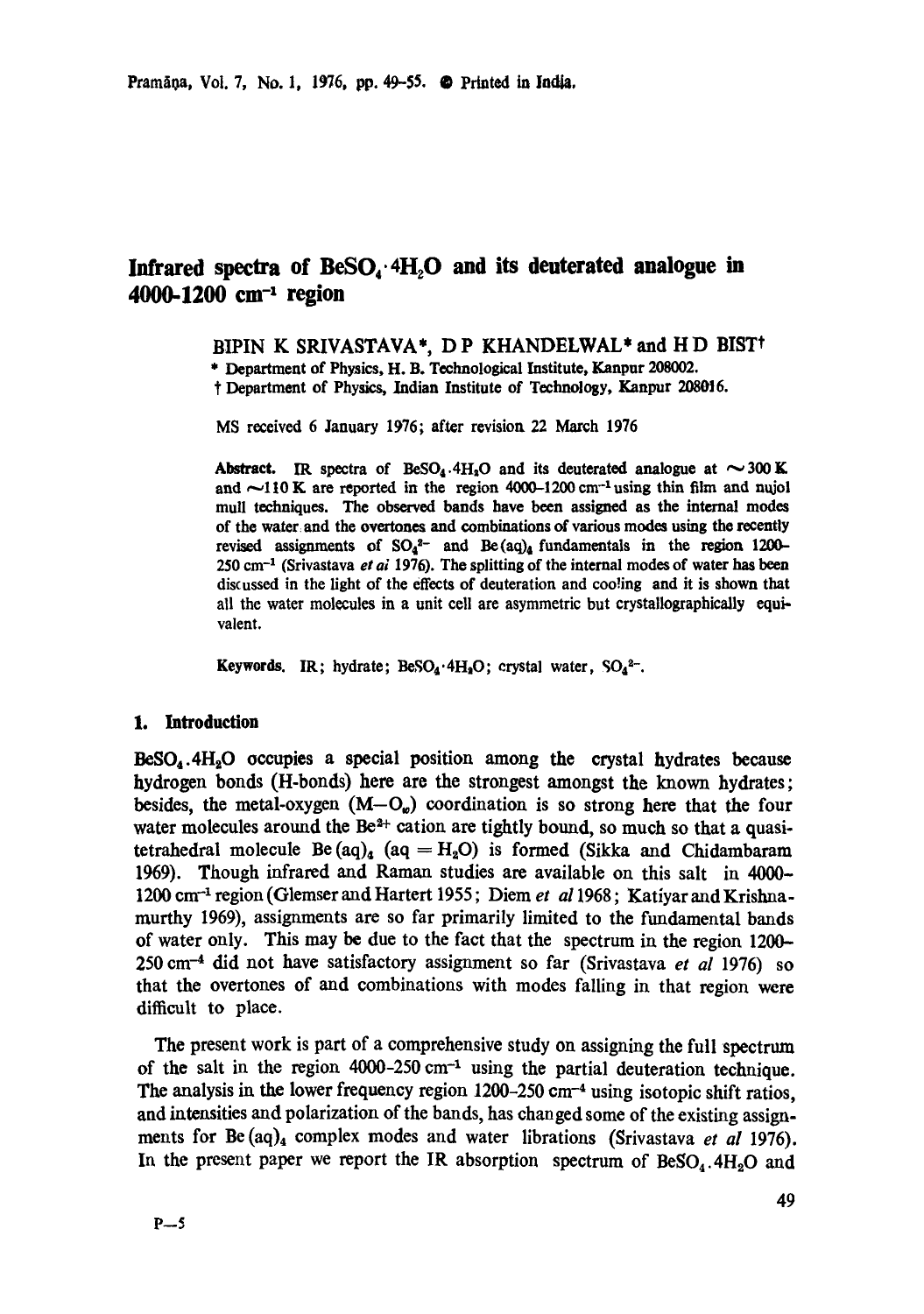its deuterate in the region  $4000-1200$  cm<sup>-1</sup> at room and low temperatures. All **the** observed bands have been assigned, involving various fundamental modes, overtones and combination bands. The positions of the fundamental modes of water and their splittings have been correlated with the known environment. The effects of deuteration and of lowering the temperature on the band positions have also been discussed.

# **2. Experimental**

Analar grade  $BeSO<sub>4</sub>$ .4H<sub>2</sub>O was purified by recrystallization from its aqueous solution at room temperature (Mellor 1957). The deuterate was prepared by repeated dissolution of the salt in  $D_2O(99.8\%)$  and evaporation in a vacuum system. Spectra of samples at two stages of deuteration were studied. Thin film (on CsBr plates) technique (Jain *et al* 1973) was used for recording the spectra to avoid nujol interference in the stretching band of  $H_2O$ . The spectra of highly deuterated samples were also checked in nujol mull. The spectra were recorded on Perkin-Elmer 521 IR speetrophotometer. The frequency scale was calibrated against the peak of polystyrene and indene. For sharp and isolated bands the accuracy is  $\pm 2$  cm<sup>-1</sup>, for others  $\pm$  5 cm<sup>-1</sup>. For studies at low temperature a modified Hornig type cell was used with liquid nitrogen as the coolant. The temperature at the sample was measured with a calibrated thermocouple and was  $\sim$  110 K, hereafter called low  $temperature$  (LT).

#### **3. Results**

The spectra of BeSO<sub>s</sub>. 4H<sub>2</sub>O and a partial deuterate ( $\sim 60\%$ ) in the region 4000-1200 cm<sup>-1</sup> are shown in figure 1. The positions of all the observed bands in the hydrate and the partial deuterate are given in columns 1 and 3 of table 1. Their assignments are given in column 5. For the assignments the frequencies of



Figure 1. Infrared spectra of thin films of (a)  $\text{BeSO}_4$   $\cdot$  4H<sub>2</sub>O (continuous curve) and (b) its partial deuterate (broken curve) at  $110 \text{ K}$  in 4000-1200 cm<sup>-1</sup> region The arrows over curve (a) denote the positions of the bands noted in table 1.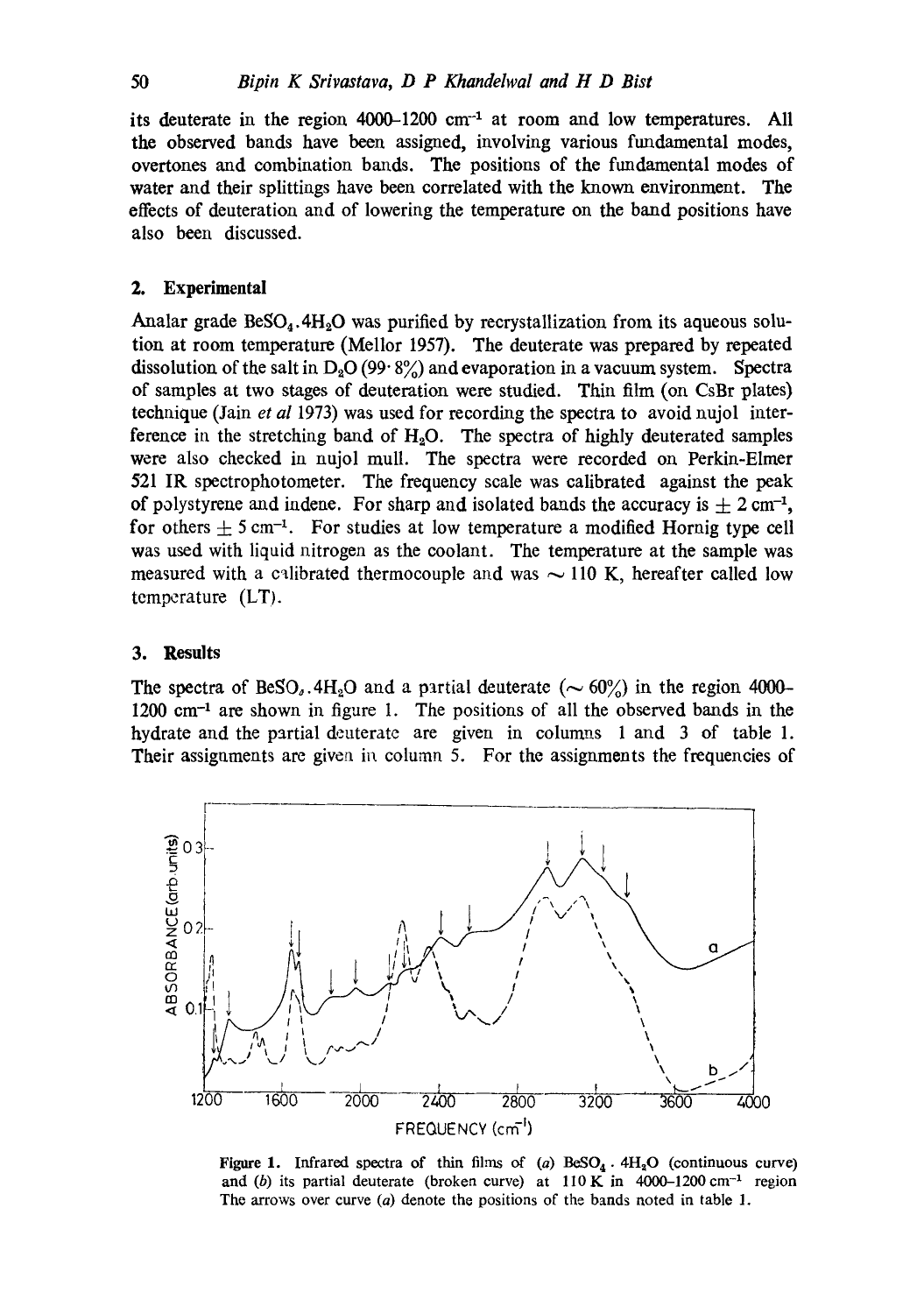| Hydrate                                      |              | Partial deuterate <sup>®</sup>         |           |                                       |                                              |
|----------------------------------------------|--------------|----------------------------------------|-----------|---------------------------------------|----------------------------------------------|
| Band<br>position<br>$(cm^{-1})$              | Intensity    | <b>Band</b><br>position<br>$(cm^{-1})$ | Intensity | Assignments*                          | $v_{ca1}$<br>$\left( \text{cm}^{-1} \right)$ |
| 1                                            | $\mathbf{2}$ | 3                                      | 4         | 5                                     | 6                                            |
| 3340                                         | m            | 3340                                   | W         | $2v_2/2v'_2$ (H <sub>2</sub> O)       | 3360/3300                                    |
| 3210                                         | vw           | $\bullet$ $\bullet$                    |           | 7                                     |                                              |
| 3110                                         | VS           | 3100                                   | S         | $v_{OH}$                              | Fund.                                        |
| 2925                                         | <b>VS</b>    | 2925                                   | s         | $v'_{OH}$                             | Fund.                                        |
| 2550                                         | <b>VW</b>    | 2560                                   | VW        | $2v_3^1(SO_4^{2-}) + v''_L$           | 2542                                         |
| 2405                                         | vw           | . .                                    |           | $2v_3^2(SO_4^{2-}) + v''_L$           | 2420                                         |
| $\ddot{\phantom{a}}$                         |              | 2445                                   | <b>VW</b> | $2v_2/2v'_3$ (D <sub>2</sub> O)       | 2472/2436                                    |
| $\bullet\hspace{0.4mm}\bullet\hspace{0.4mm}$ |              | 2350                                   | VS        | $v_{OD}$                              | Fund.                                        |
| 2225                                         | VW           | $\ddot{\phantom{a}}$                   |           | $2v_3^1$ (aq) <sub>H</sub> + $v''_L$  | 2228                                         |
| $\bullet$ $\bullet$                          |              | 2205                                   | VS        | $v'_{OD}$                             | Fund.                                        |
| 2155                                         | <b>vw</b>    | Obscured by                            |           |                                       |                                              |
|                                              |              | $v'_{OD}$                              |           | $2v_2^2$ (aq) $_H + v'_L$             | 2163)                                        |
|                                              |              |                                        |           | $2v_3^2(SO_4^{2-})$                   | 2156)                                        |
|                                              |              | 2000                                   | <b>VW</b> | $2v_3^1$ (aq) <sub>D</sub> + $v'_L$   | 2033                                         |
| 1975                                         | VW           | $\ddot{\phantom{1}}$                   |           | $2v_3^1$ (aq) $H$                     | 1964                                         |
| . .                                          |              | 1900                                   | <b>VW</b> | $2v_4^1$ (aq) <sub>D</sub> + $v'_L$   | 1937                                         |
| $\ddot{\phantom{1}}$                         |              | 1850                                   | VW        | $2v_4^2$ (aq) <sub>D</sub> + $v'_L$   | 1857                                         |
| 1830                                         | vw           | . .                                    |           | $v_3^1$ (aq) $_H + v_4^1$ (aq) $_H$   | 1860                                         |
| 1680                                         | S            | 1680                                   | m         | $v_{\rm a}$ (H <sub>a</sub> O)        | Fund.                                        |
| 1650                                         | s            | 1650                                   | m         | $\nu'_{2}$ (H <sub>2</sub> O)         | Fund.                                        |
| $\ddot{\phantom{a}}$                         |              | 1500                                   | W         | $v_2$ (HOD)                           | Fund.                                        |
| $\ddot{\phantom{0}}$                         |              | 1460                                   | w         | $v'_2$ (HOD)                          | Fund.                                        |
| 1335                                         | W            | 1345                                   | vw        | $v_3^2(SO_4^{2-}) + vr_L$             | 1342                                         |
| 1256                                         | W            | Obscured by                            |           |                                       |                                              |
|                                              |              | $v_{2}$ (D <sub>2</sub> O)             |           | $v_4^1(SO_4^{2-}) + v_4^2(SO_4^{2-})$ | 1286                                         |
|                                              |              | 1236                                   | S         | $v_{2}$ (D <sub>2</sub> O)            | Fund.                                        |
| $\ddot{\phantom{0}}$                         |              | 1218                                   | S         | $\nu'_{2}(D, O)$                      | Fund.                                        |

**Table 1.** Infrared absorption spectrum of  $\text{BeSO}_4 \cdot 4H_2O$  and its partial deuterate at 110 K in the region 4000-1200 cm<sup>-1</sup>

 $vs = very$  strong;  $s = strong$ ;  $m = medium$ ;  $vw = very$  weak; Fund.  $= fundamental$ .

a: Deuteration D:H $\approx$  3:2, deduced from stretching mode intensities after accounting for the combination mode contribution and applying weight factor 2:1 for OD:OH intensities.

\* For assignments of the combination modes the fundamentals in  $1200-250$  cm<sup>-1</sup> region are taken from our unpublished work (Srivastava *et al* 1976). The values are  $v_3^1$ (aq) $_H = 982$ ,  $v_3^2$  (aq)<sub>H</sub> = 923,  $v_4^1$  (aq)<sub>H</sub> = 878,  $v_4^2$  (aq)<sub>H</sub> = 784,  $v_3^1$  (aq)<sub>D</sub> = 858,  $v_3^2$  (aq)<sub>D</sub> = 900,  $v_4^1$  (aq)<sub>D</sub> = 810,  $v_4^2$  (aq)<sub>D</sub> = 770 cm<sup>-1</sup>. For SO<sub>5</sub><sup>2</sup> and the lattice modes the mean of corresponding positions in the hydrate and deuterate are used. The values for  $SO_4^{2-}$  are  $v_3^1 = 1139$ ,  $v_3^2 = 1078$ )  $v_4^1 = 668$  and  $v_4^2 = 618$  cm<sup>-1</sup>; for the lattice modes,  $v'_L = 317$  and  $v' = 264$  cm<sup>-1</sup>.

the internal modes of  $SO_4^2$ , Be  $(H_2O)_4$  and Be  $(D_2O)_4$ , and of two lattice modes are taken from our work (Srivastava *et al* 1976) in the region 1200-250 cm-1; these frequencies are given in the footnote to table 1.

Figures 2 and 3 show the effect of reducing temperature on the bands assigned to the stretching and bending modes of water respectively in  $\text{BeSO}_4$ .  $4H_2O$ . Figure 4 shows the effect of deuteration on the bending mode of  $H_2O$ .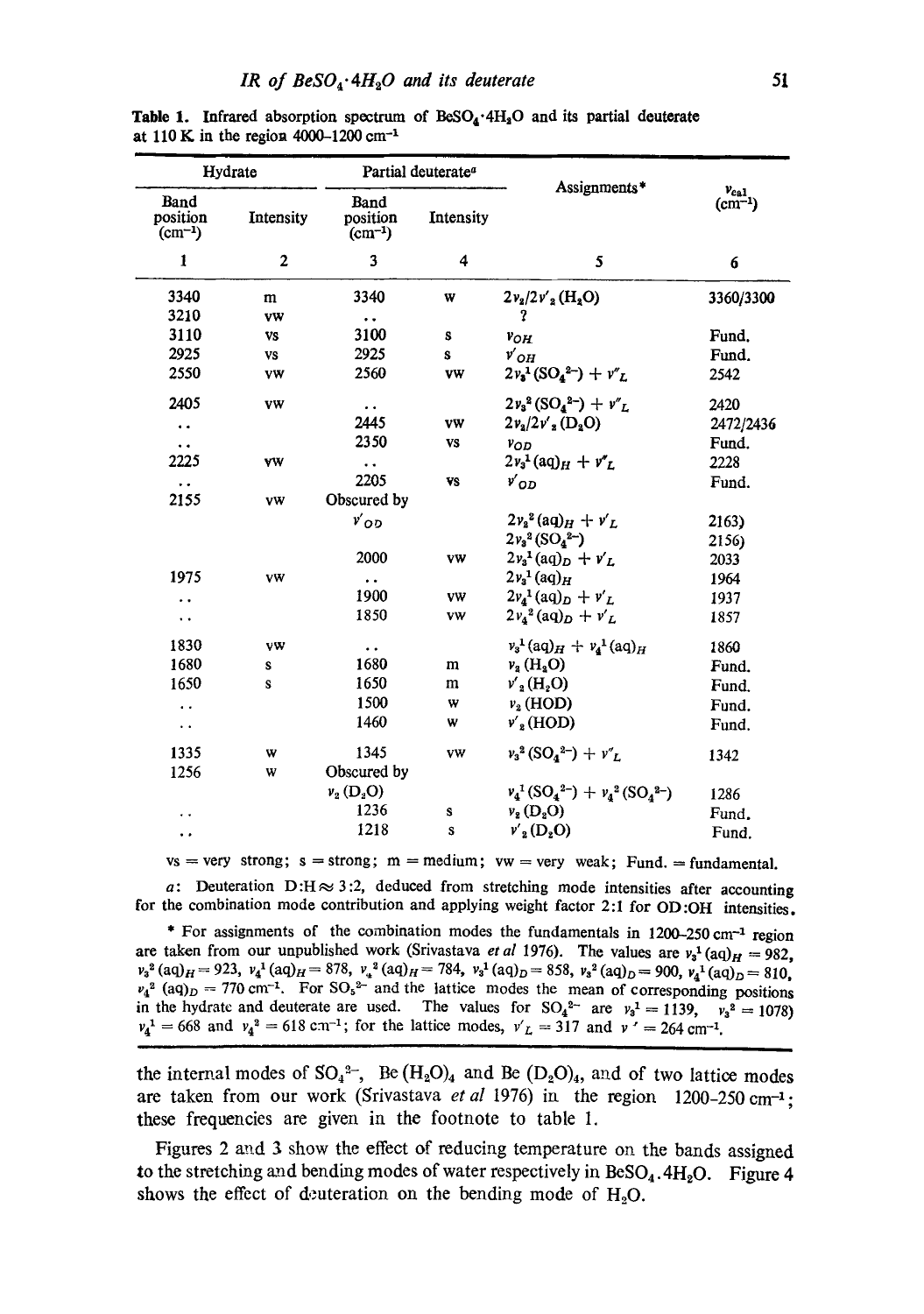

**Figure 2.** Stretching mode bands of  $H_3O$  in a partially deuterated BeSO<sub>4</sub> .  $4H_3O$ (D:H~ 3:2): (a) **at 300Kand (b) at IlOK.** 



**Figure 3. at IlOK.**  Bending mode bands of water in  $BeSO_4$ .  $4H_2O$  (a) at 300 K and (b)



**Figure 4.** degree of deuteration.  $D/H \approx 0$  for (a)  $3/2$  for (b),  $3/1$  for (c). Bending mode bands of H<sub>2</sub>O in BeSO<sub>4</sub>.4H<sub>2</sub>O at 110 K with varying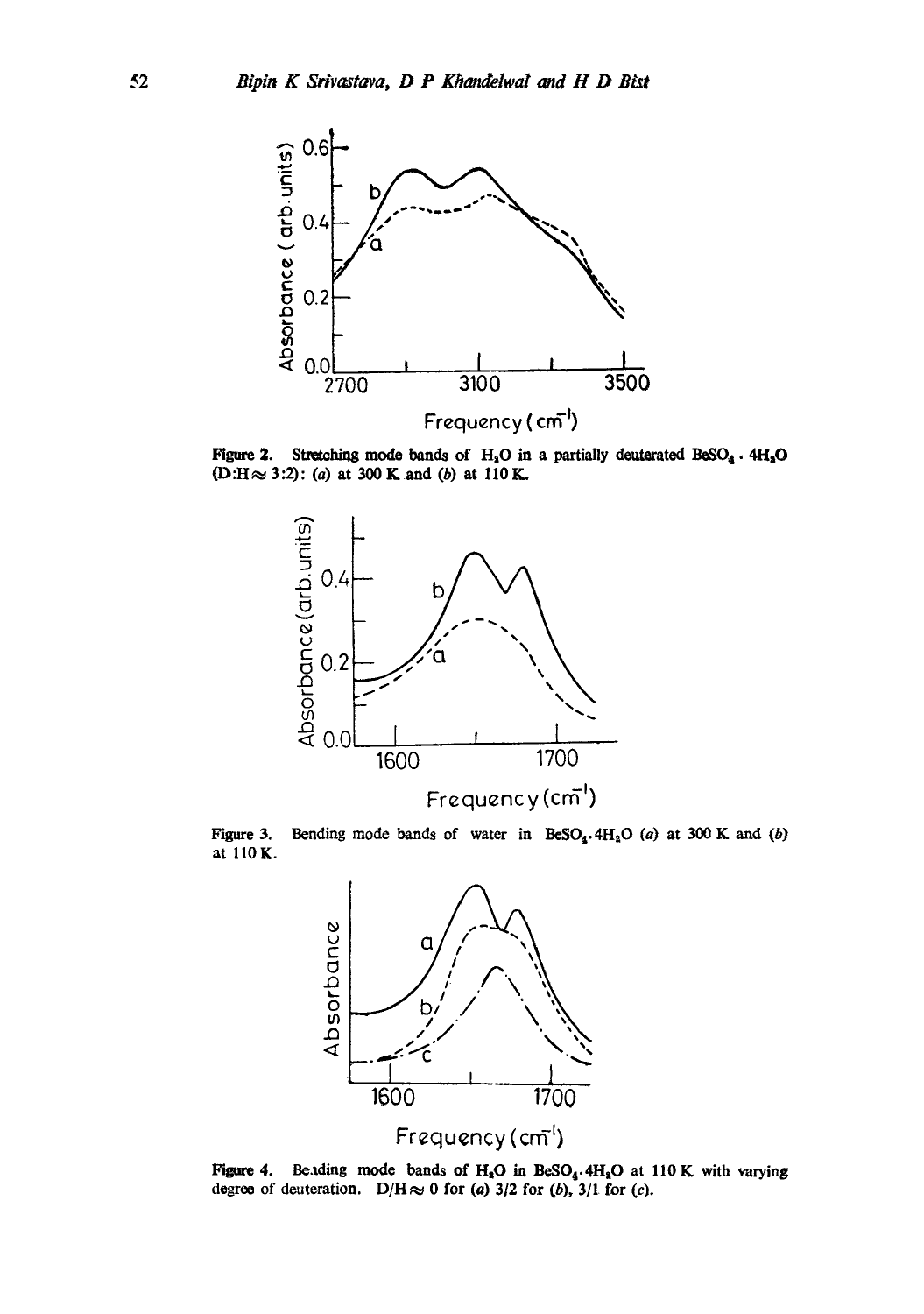## **4. Discussion**

# 4.1. *The stretching mode of water*

The intense band in the region  $3150-2900$  cm<sup>-1</sup> represents the OH stretching mode, with peaks at 3110 and 2925 cm<sup>-1</sup>. In free water this doubling arises from intramolecular coupling and nomenclature  $v_1$  (symm.) and  $v_3$  (antisymm.) is valid. However, in hydrates effects like intermolecular coupling, proton tunnelling in the double minimum potential of the H-bond, crystallographically distinct sites of water and distortion of  $C_{2v}$  symmetry are superposed. Hence the separate nomenclature is not valid. The origin of the  $\nu$  (OH) doubling of 185 cm<sup>-1</sup> observed here could neither be inter- nor intramolecular coupling, since in either case the coupling would get weaker with increasing deuteration and the bands would tend to merge into one (Schiffer and Hornig 1969), which is not observed. Intramolecular coupling is also known to become stronger in the deuterate, so much so that the splitting  $\Delta \nu$  (OD) may even exceed  $\Delta \nu$  (OH) (Fifer and Schiffer 1969). But in the present case the ratio  $\Delta \nu$  (OD)/ $\Delta \nu$  (OH) is 1.28 (table 1), which is only slightly different from  $1.37$  expected (Kling and Schiffer 1969) on the basis of inertia factor alone.

Somorjai and Hornig (1962) have discussed how the relative intensity of the two components should vary with temperature and with deuteration if the origin of doubling is a double minimum potential in the H-bond. But no such variations are observed in the present case. The fact that HOD bendivg mode also shows doubling (table 1) would show that there may be distortion of  $C_{2v}$  symmetry or there may be crystallograpkically different water molecules. But the latter is ruled out by the fact that on high deuteration the bending mode doublet for  $H<sub>2</sub>O$ merges into a single peak (figure 4). Thus we get spectroscopic evidence that all the water molecules per unit cell are equivalent but are distorted from  $C_{20}$  symmetry. This is in agreement with the crystallographic evidence (Sikka and Chidambaram 1969). Possibly the water molecules have  $C_s$  symmetry with the molecular plane as the plane of symmetry. They occupy a site  $C_1$  in the space group  $D_{3}^{10}$ . Neutron diffraction studies (Sikka and Chidambaram 1969) show that the OH bond lengths are unequal in this salt. But the reported difference (0.003 A) is too small to account for a splitting as large as  $185 \text{ cm}^{-1}$ . In a typical case of CaSO<sub>4</sub>.2H<sub>2</sub>O the r (OH) difference is 0.021 Å (Atoji and Rundel 1958) accounting for a frequency split of 83 cm<sup>-1</sup> (Kling and Schiffer 1969). Therefore the distortion from  $C_{2v}$  symmetry in the present salt is not adequately reflected in the geometrical inequality of the two OH bonds of water, but largely involves dynamical inequality of the two bonds. At lower temperature the splitting  $\Delta v$  decreases (figure 2), showing that the asymmetry decreases.

# 4.2. *The bending mode of water*

The strong bands at 1680 and 1650 cm<sup>-1</sup> in the hydrate and 1236 and 1218 cm<sup>-1</sup> in the deuterate belong to the bending mode  $(v_2)$  of water. For HOD the corresponding bands are at 1500 and 1460 cm<sup>-1</sup>. Since all the water molecules per unit cell are equivalent, the splitting of the  $v_2$  mode must arise from the correlation field interaction in the unit cell. Its value 30 cm<sup>-1</sup> is quite high, showing that this interaction is strong. Its change to  $18 \text{ cm}^{-1}$  in D<sub>2</sub>O is accounted almost wholly by the inertia factor alone. For the HOD case the splitting arises from asymmetry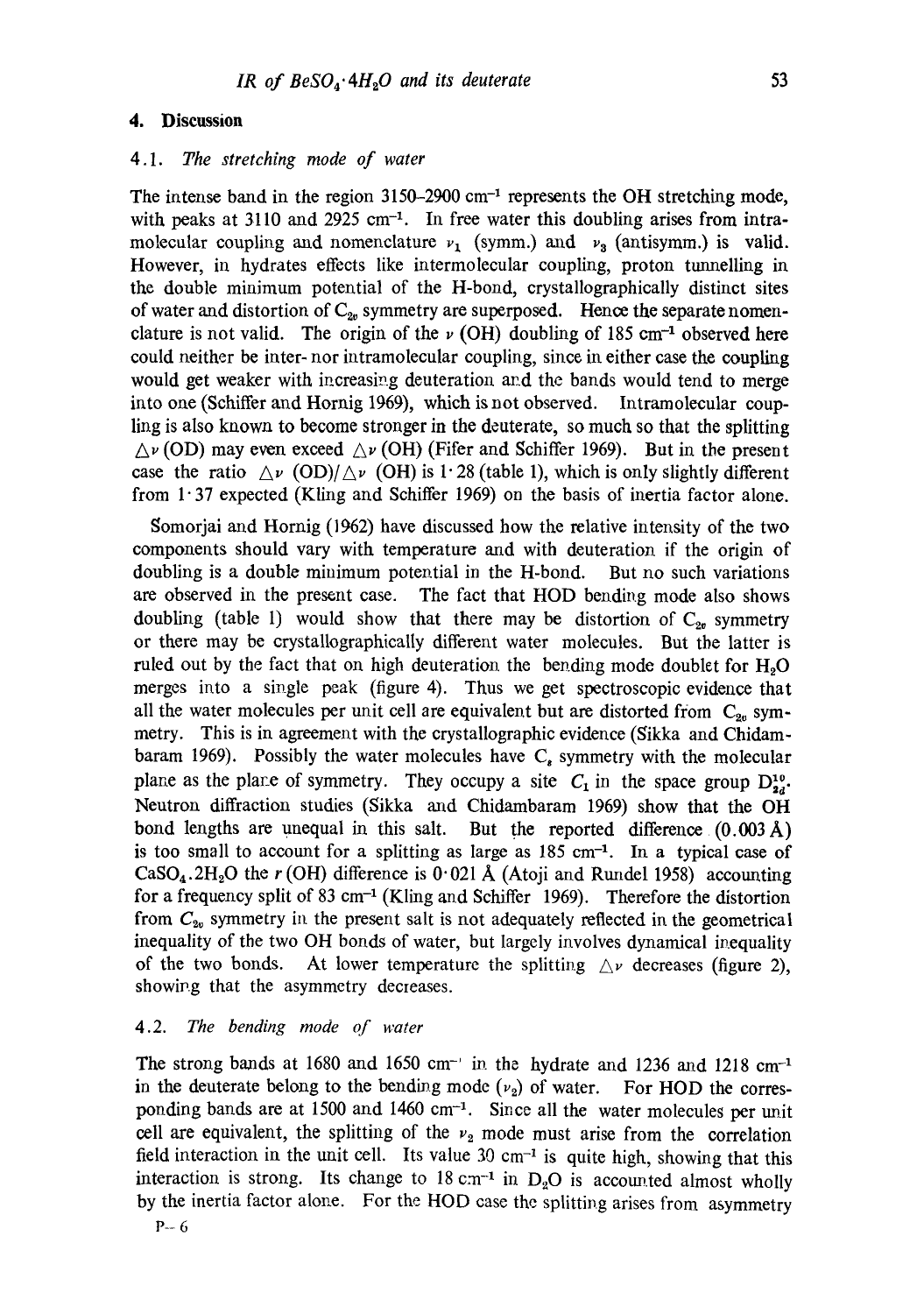(Seidle *et al.* 1969) and the high value (40 cm<sup>-1</sup>) indicates strong asymmetry. The intensity in the bending mode doublet for  $D<sub>v</sub>O$  is reversed compared to  $H<sub>v</sub>O$ , the origin of which is not clear.

The uncoupled  $v_2$  frequency for H<sub>2</sub>O was obtained from  $\sim 75\%$  deuterated sample, and falls at 1665 cm<sup>-1</sup>. Compared with the free water position of the  $v_2$  mode (1595 cm<sup>-1</sup>) the uncoupled  $v_2$  mode in this salt shows an upward shift of  $70 \text{ cm}^{-1}$ , which is among the highest observed in the hydrates. It is known that  $v_2$  frequency is enhanced by H-bonding and lowered by  $M-O_\omega$  coordination (Oswald 1965). The existence of the aquo-complex Be  $(aq)_4$  is evidence for strong M—O<sub>w</sub> coordination in this salt. Yet the influence of H-bonding on  $v_2$  mode position has the dominant effect.

## 4.3. *Overtone and Combination Bands*

From the low frequency spectra  $(1200-250 \text{ cm}^{-1})$  it has been inferred that both  $SO_4^{2-}$  ion and the Be (aq)<sub>4</sub> complex sit on  $S_4$  sites in the space group  $D_{2d}^{10}$  of the crystal (Srivastava *et al* 1976). Thus some of the fundamentals of these groups, as also of water which occupies a site  $C_1$ , will be expected to show overtones and combinations. Besides these there are two bands at 323 and 266 cm $^{-1}$  in the hydrate  $(311$  and  $261$  cm<sup>-1</sup> in the deuterate), which are attributed to the lattice mode  $[Be (aq)<sub>4</sub><sup>2+</sup> ... SO<sub>4</sub><sup>2-</sup>].$  These are also allowed by selection rules to combine with the internal modes of Be  $(aq)_4$  and  $SO_4^2$ . Among the allowed modes, not all are observed due to weak intensity, and some are obscured by other bands in the neighbourhood. The assignments on this basis are given in column 5 of table 1.

Now the first overtones of  $v_2$  and  $v'_2$  modes of H<sub>2</sub>O are expected around 3360 and 3300 cm<sup>-1</sup> respectively. The medium intensity band at 3340 cm<sup>-1</sup> is obviously the overlap of these. Similarly the band at  $2445 \text{ cm}^{-1}$  in the deuterate spectrum is the overlap of  $2v_2$  and  $2v'_2$  of D<sub>2</sub>O.

As regards the overtones of  $SO_4^{2-}$  fundamentals, those of  $v_1$  and  $v_2$  are not allowed. The positions of  $v_3$  and  $v_4$  which are permitted to show their overtone fall at 1139 ( $v_3$ <sup>1</sup>), 1078 ( $v_3$ <sup>2</sup>), 668 ( $v_4$ <sup>1</sup>) and 618 ( $v_4$ <sup>2</sup>) cm<sup>-1</sup> (footnote to table 1). However none of the overtones shows up clearly. Near the position of  $2 \times 1078$  cm<sup>-1</sup> there occurs a band at  $2155 \text{ cm}^{-1}$  in the hydrate, but this could have an alternative assignment too. In two cases (2550, 2405 cm<sup>-1</sup>) the overtones occur in combination with the lattice mode  $v''_L$ , in one ase (1335 cm<sup>-1</sup>) a fundamental mode of  $SO_4^2$ - combines with  $v''_L$ , and in one case (1256 cm<sup>-1</sup>) two fundamentals of  $SO_4^2$  combine with one another.

The aquo- omplex has the symmetry similar to  $SO_4^{2-}$  and hence the pertaining selection rules should be identical. Be  $(H_2O)_4$  has fundamentals at 982  $(v_3^1)$ , 923  $(\nu_3^2)$ , 878  $(\nu_4^1)$  and 784  $(\nu_4^2)$  cm<sup>-1</sup>. The weak band at 1925 cm<sup>-1</sup> is assigned to  $2v_3$ <sup>1</sup>. Positionwise 1830 cm<sup>-1</sup> band could be attributed to overtone of  $v_3$ <sup>2</sup> but, as inferred from the polarized nature of this fundamental, its overtone is disallowed and hence the band is attributed to an alternative combination. In the deuterate spectrum the corresponding bands are obviously obscured by the other relatively strong bands at 1680 and 1650 cm<sup>-1</sup>. The overtones of the two  $v_4$ modes do not appear even weakly, which would mean that the involved anharmonicity for this mode is small. However they appear as combinations with  $v'_L$  in